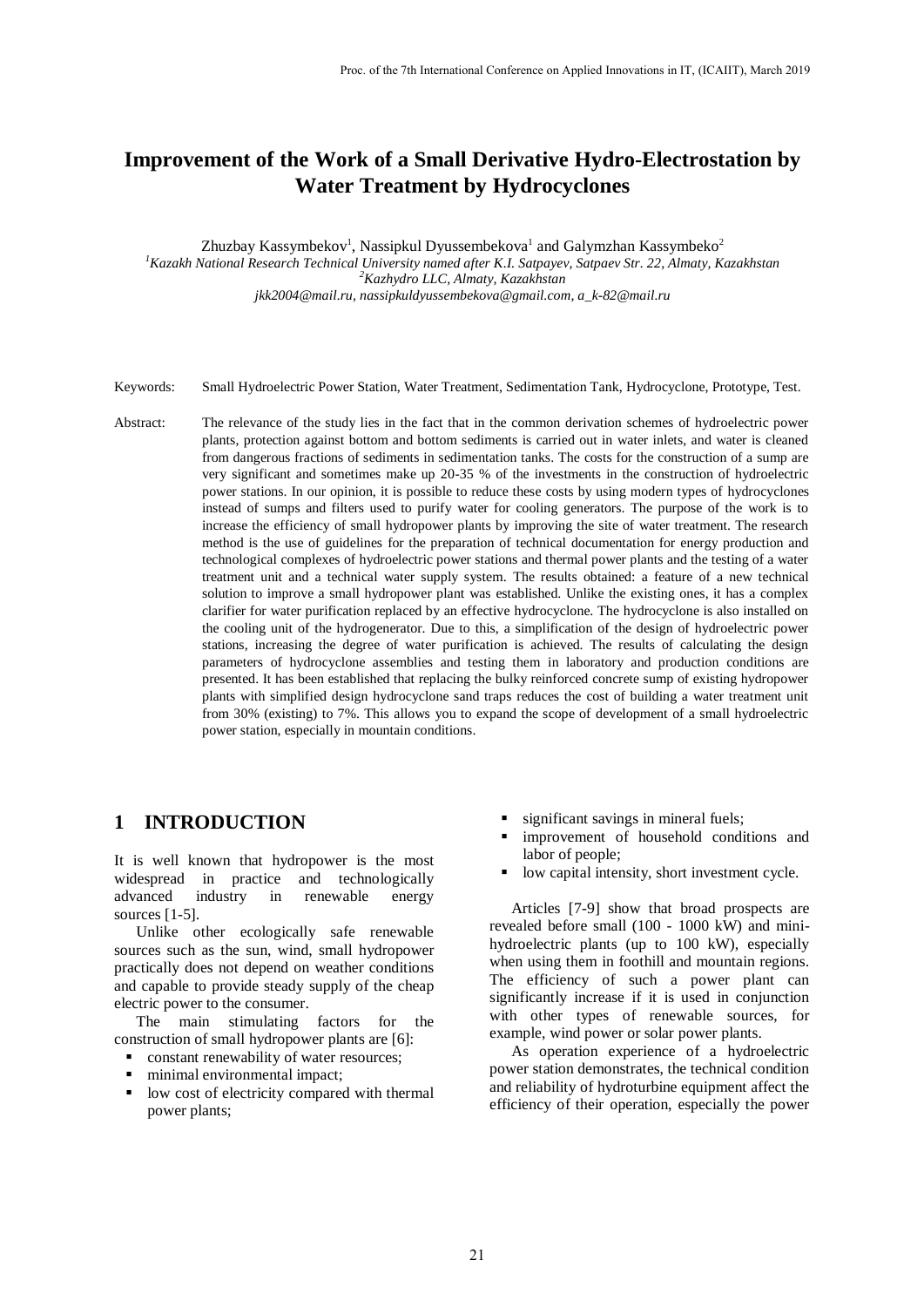characteristic [10-12]. In the presence of mechanical impurities in the feed water, hydraulic units are often subjected to abrasive wear. Abrasive wear of turbines leads to a significant drop in their efficiency, and consequently, to a decrease in the power and power output of a hydroelectric power station, to a reduction in the service life of hydro turbine equipment [13-18].

In the widespread derivational schemes of hydroelectric power stations, the protection of hydraulic units from bottom and bottom sediments is carried out in water receivers, and purification of water from hazardous fractions of mechanical impurities is carried out in sedimentation tanks [15].

In common HES derivation schemes, the protection of hydraulic units from bottom and bottom sediments is carried out in water intakes, and the water is cleaned from dangerous fractions of mechanical impurities in septic tanks [6, 20].

However, the cost of the construction of the sump, due to its cumbersome design, are very significant and sometimes make up 20-35 % of the investment in the construction of a hydropower plant [6]. Therefore, the feasibility of building a hydropower plant with a settling tank should be justified by special technical and economic calculations. For this, the cost of installing a settling tank is usually compared with the cost of cleaning the structures from sediment and repairing turbines that will be required if the construction of the settling tank is abandoned. periodic removal of sediment deposited in the sump.

These problems to reduce capital investments in construction and the cost of operating a hydropower plant, in our opinion, can be eliminated by using the energy of the watercourse through the diversion channel (pipeline) to separate mechanical impurities from water using hydrocyclones. In this case, the construction of bulky settlers is no longer necessary [21].

# **2 DESCRIPTION OF THE DEVELOPMENT AND METHODOLOGY OF THE INVESTIGATION**

The small derivational power station developed by us includes a hydrocyclone water treatment unit 1, a building of hydroelectric power station 2, a hydroturbine 3, a generator 4, a hydrocyclone 5 for

a cooling unit of the generator and a suction tube 6 (Figure 1) [19].



Figure 1: Design diagram of the small derivational power plant with hydrocyclone water treatment unit.

In Figure 1 shows 1-hydrocyclone water treatment unit; 2-building of hydroelectric power station; 3-hydroturbine; 4-generator; 5-hydrocyclone for the cooling unit; 6-suction pipe.

The water purification unit consists of hydrocyclones with a receiving chamber and a drainage pipe, a threshold, a manhole and a sand pipe. The threshold set inside the derivation channel is provided in order to ensure the full flow of water with mechanical impurities into the receiving chamber of the hydrocyclone. Therefore, the threshold height must be at least the height of the cylindrical part of the hydrocyclone.

To fully ensure the required water flow, a parallel arrangement of hydrocyclones is provided for (Figure 2).

When a hydropower plant is in operation, water with mechanical impurities, moving at the expense of the velocity head in the channel, gets tangentially into the hydrocyclone and is cleared of solid components. Purified water through the upper drain pipe, located in the direction of flow of fluid, flows back into the channel and is fed to the working nozzles of the turbine.



Figure 2: Parallel arrangement of hydrocyclones in the hydroelectric diversion channel.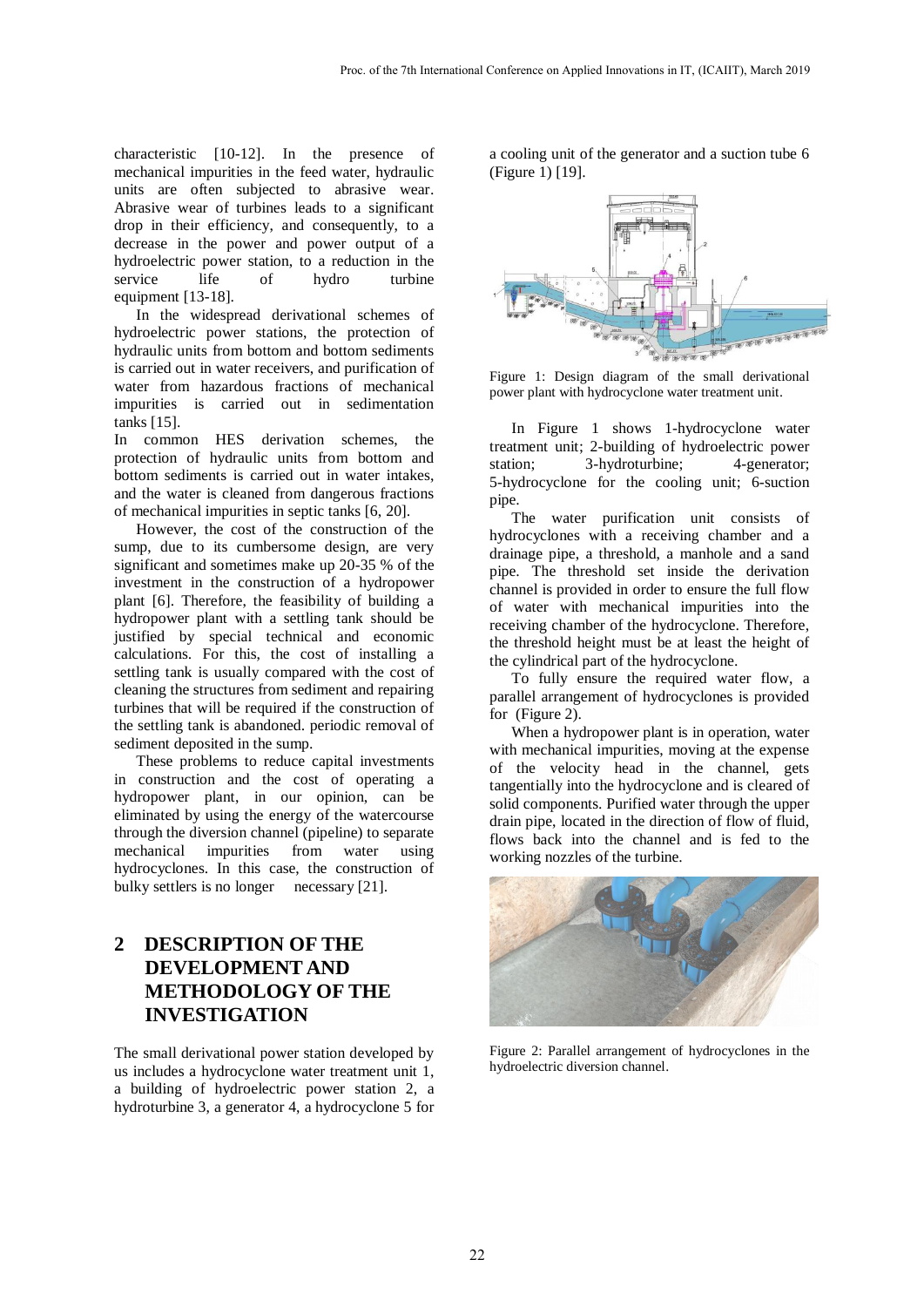Mechanical impurities captured in a hydrocyclone, mainly in the form of fine sand with diameters greater than 0,05 mm, are ejected into a heap by a sand extraction pipe.

The height of the sand mass accumulation at the sand hole within 1/3 of the height of the conical part of the hydrocyclone and the opening of the sand removal line is adjusted using an automatic controller of a simple action.

The initial data for the calculation of a hydrocyclone unit of a small hydroelectric station are taken: the flow of water passing through the hydrocyclone - Qn and the pressure drop at the entrance to the hydro-cyclone and its output - Nn, as well as the content of suspended particles before cleaning γ. [21].

Based on the results of the analysis, it was revealed that in order to use computer simulation data, the numerical model must be verified by a physical experiment. Therefore, numerical analyzes of the processes were carried out on the basis of the STAR CCM  $+ 6,04$  software package using the results of experimental studies.

This study includes the calculation of the flow lines of the velocity of particles of a liquid in a hydrocyclone, the trajectory of movement of solid particles, pressure drop, and the efficiency of separation of liquid and solid particles.

The result of the study made a prediction of the degree of water purification, depending on the physical properties of the fluid, the flow rate at the inlet and the geometric parameters of the hydrocyclone.

From the experiments performed in the laboratory were initially known: inlet pressure  $P_{BX} = 1100$  kPa; speed  $v = 0,3844$  m/s; fluid flow  $Q = 173$  l/min = 2,88 kg/s;

For the numerical calculations of this problem, the geometry was chosen with the following characteristics:

- **•** Dimensions of the hydrocyclone: the area of the entrance area is  $0.075 \text{ m}^2$ , the area of the output area is  $0,0153386$  m<sup>2</sup>, height is 1,1 m, the area of waste particles is  $0,007 \text{ m}^2$ .
- The grid is selected according to a multifaceted scheme to provide a balanced solution to complex. And also the model of a prism-grid layers is used to generate orthogonal prismatic grids with a wall border. This layer of cells is necessary to improve the accuracy of the solution of the flow movement. Surface meshes are a discrete representation of the geometry of the individual areas that will be used to generate

volumetric meshes. It consists of faces (triangles) and vertices and connects all surfaces of the geometry. A total of 70898 cells and 397585 surfaces are used to implement the calculation.

In the three-dimensional motion simulation under consideration, it was assumed that the flow is stationary, i.e. does not depend on time, the density of water and particles of contaminated liquid are constant, and the flow of water is incompressible.

Due to the fact that the fluid movement is twophase, we can use the Lagrange multiphase model, i.e. phase 1 - water, phase 2 - particles of mechanical impurities.

In the simulation of turbulence, the Navier-Stokes differential equation is used, where the averaging process can be considered as temporary for stationary states and averaging the set for repeated transition situations and the continuity equation. The boundary and initial conditions were selected on the basis of experimental data.

The Reynolds (1) are written in the form:

$$
\rho \frac{\partial \bar{u}_j \bar{u}_i}{\partial x_j} = \rho \bar{f}_i + \frac{\partial}{\partial x_i} \left[ -\bar{p} \delta_{ij} + \mu \left( \frac{\partial \bar{u}_i}{\partial x_i} + \frac{\partial \bar{u}_j}{\partial x_i} \right) (1) \, \frac{\bar{u}_i' u_j'}{\bar{u}_i' u_j'} \right].
$$
Then the continuity (2).

Then, the continuity (2):

$$
\frac{\partial \rho}{\partial t} + \text{div}\,\rho \mathbf{v} = \frac{\partial \rho}{\partial t} + \rho \,\text{div}\,\,\mathbf{v} + \mathbf{v}\,\text{grad}\,\rho = (2)
$$

At the inlet of the hydrocyclone, the velocity of the supplied suspension was 0,38 m/s, and the initial pressure was 1100 kPa. At the outlet, the state of purified water met the expected requirements for the degree of purification.

The results of pressure on a symmetric section of a hydrocyclone show that the outlet pressure drops to 550 kPa. This is in the permissible errors coincide with the subsequent experimental data.

The change in pressure in a hydrocyclone is characterized by the model shown in Figure 3.



Figure 3: Pressure change in a hydrocyclone.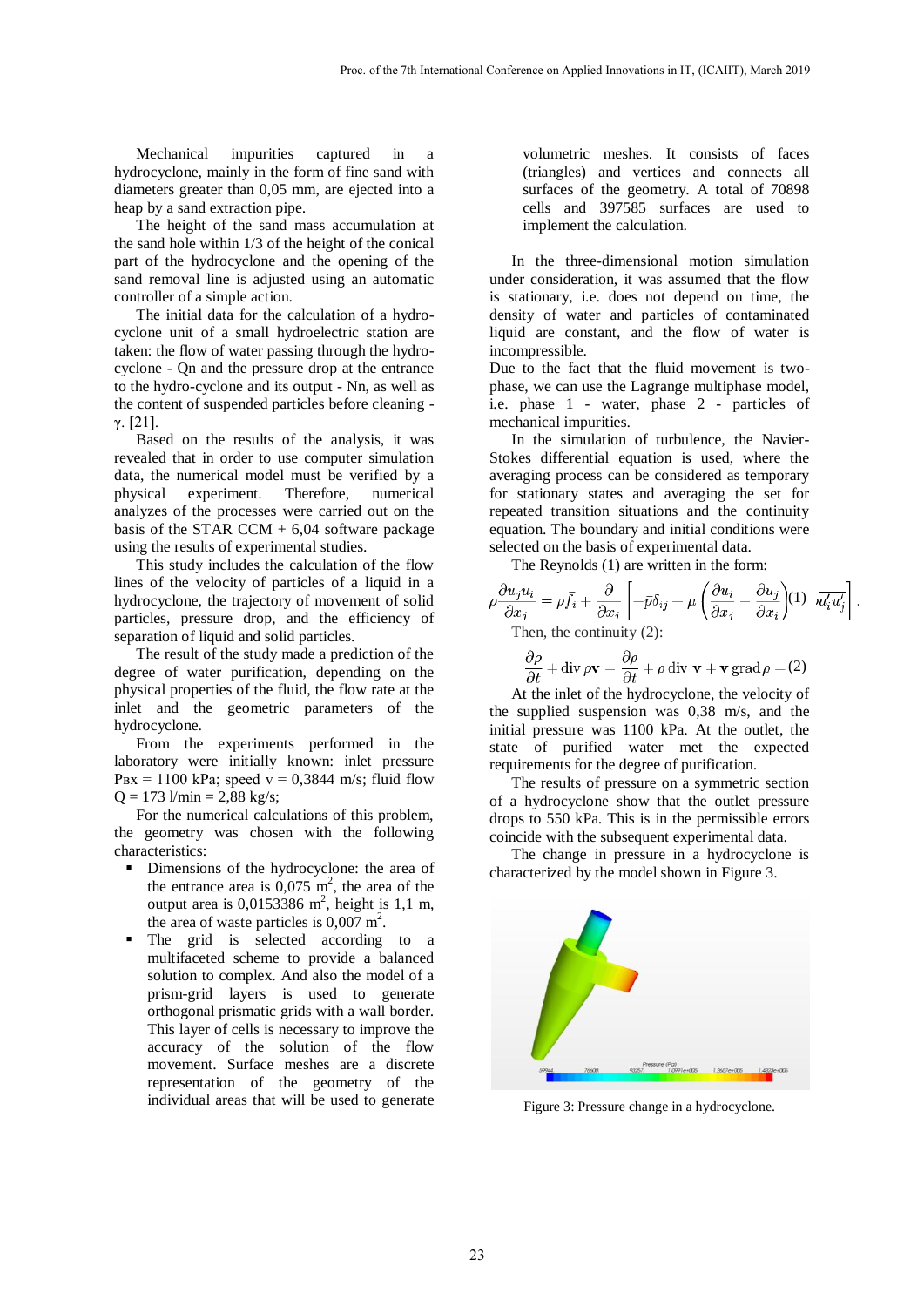The ratio of the amount of water and particles of contaminated liquid in the calculation is in the order of 3:1. In Figure 4 shows the proportion of particles and their distribution in the hydrocyclone by weight. It turned out that the maximum fraction of particles is at the entrance (0,35) and approximately 0,05 at the exit.

Due to the fact that during the operation of a hydrocyclone, centrifugal forces exert a significant effect on mechanical particles and the difference in the densities of the components considered the position of the particles under various possible modes of operation. The established features are to a certain extent characterized by the model solution shown in Figure 5.

In the future, it is planned to consider models for establishing the optimal operating modes of a hydrocyclone with changes in the properties and states of the studied phases of the medium.

The main technological parameters and the rational mode of operation of the proposed water treatment unit were established according to the results of tests on a specially constructed laboratory installation (Figure 6). [21].



Figure4: Mass fraction of mechanical particles.



Figure 5: The location of the dirt particles in the hydrocyclone.

On the first table the main part of the research facility was located, based on the centrifugal pump 1,5 KM with step-by-step power control, parameters of the pressure hydrocyclone and a hydroturbine.

To change the operating mode, we used valves, electronic pressure sensors installed at the assembled units of the hydraulic unit, and also an electronic flowmeter. Under the table there was a container for circulating water supply, into which liquid is supplied from the suction pipe of the small hydroelectric power station.



Figure 6: Laboratory installation for studying the parameters of hydroelectric power stations with a hydrocyclone.

On the second table was installed a personal computer with a program for monitoring the work of the bench installation and a communication cabinet with controls and measurements, as well as a module for connecting sensors to a personal computer.

On the basis of the above theoretical assumptions and the calculation procedure, the following dimensions were calculated for the manufacture of experimental industrial samples (Table 1).

Table 1: The main dimensions of the projected hydrocyclones.

| Options                       | GC-700<br>(node 1) | GC-500<br>(node 2) |
|-------------------------------|--------------------|--------------------|
| Diameters, mm:                |                    |                    |
| Cylindrical part              | 700                | 500                |
| The inlet nozzle              | 90*330*65          | 70*200             |
| Drain connection              | 200                | 100                |
| Sand hole                     | 50                 | 32                 |
| Angle, taper, degree          | 30-35              | 20                 |
| Height of cylindrical part    | 380                | 250                |
| Taper height                  | 1185               | 750                |
| Diameter of the air<br>column | 52                 | 45                 |
| Minimum particle size         | 0,05               | 0.05               |
| Maximum particle size         | 3.75               | 2.75               |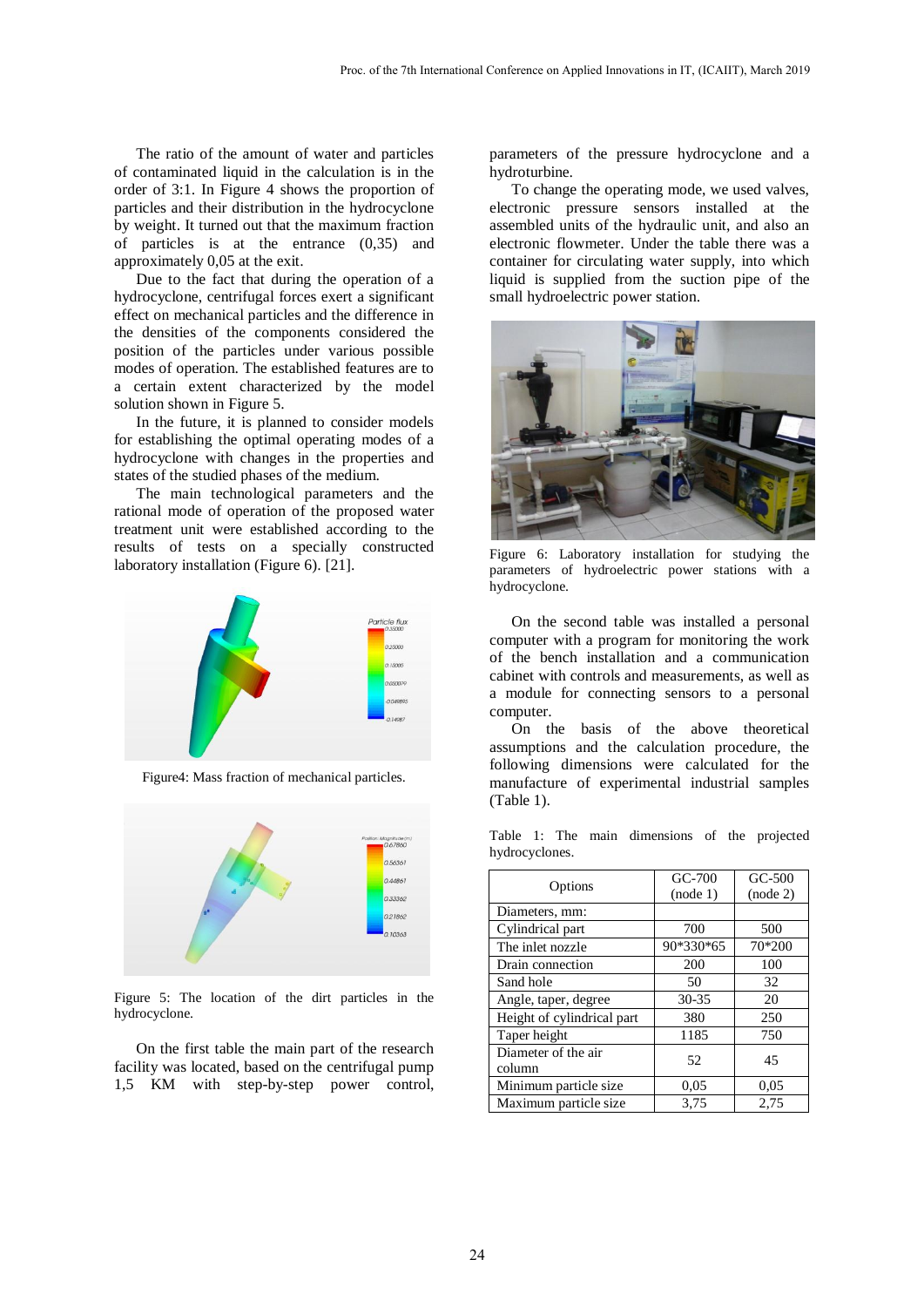### **3 RESULTS OF THE INVESTIGATION**

As a result of the test, it was found that when the pressure at the inlet of industrial sample of the hydrocyclone changes within 0,025 ... 0,045 MPa, an increase in the flow rate of liquid through the discharge pipe from 5,78 l/s to 57,5 l/s is observed, and through the sand hole - up to 4,42 l/s (Table 2).

As can be seen from the graphical dependences Qout = f (Pout) and Qin = f (Pin) (Figure 7), the maximum flow rate of the hydrocyclone through the drain  $(57,5 \text{ l/s})$  is provided at an inlet pressure of 45 kPa, when the valve on the pressure line is open to the full cross section. The pressure loss in the hydrocyclone chamber at the same time is 22 ... 35 kPa.





Figure 7: Graphic dependences  $Quat = f (Pout)$  and  $Qin = f (Pin)$ .

During the tests, by changing the diameter dp from 10 to 25 mm, the concentration of the ground mass was reached with a ground weight consumption of 0,73 ...  $0.77 \text{ kg}$  / s and a density of up to  $1,843 \text{ t/m}^3$ ) significantly increases the density of the condensed mass, however, this leads to clogging of the discharge opening (Table 3).

In the established mode, the clarified water density was equal to  $1,009$  ...  $1,05$  t / m3, and the degree of purification - 91 ... 97%. The minimum particle size was 0,05 mm, and the maximum particle size was 3,75 mm.

The choice of the location of the designed hydrocyclone gritters, as well as the replaced septic tanks, is provided within the head node or on the main (diversion) channel taking into account the geological and topographical conditions, the approach of water to the water treatment unit.

|                |  | Table 2: Discharge characteristic of a hydrocyclone at |  |
|----------------|--|--------------------------------------------------------|--|
| pressure mode. |  |                                                        |  |

| Pressure, kPa                             |                                        |                                            | Consumption, l/s                          |                                                  |                                                 |
|-------------------------------------------|----------------------------------------|--------------------------------------------|-------------------------------------------|--------------------------------------------------|-------------------------------------------------|
| At the entrance of a<br>hydrocyclone, Pin | hydrocyclone, Pout<br>On the sink of a | On the sand hole of a<br>hydrocyclone, Ppo | At the entrance of a<br>hydrocyclone, Qin | Through the discharge of<br>a hydrocyclone, Qout | Through the sand hole of<br>a hydrocyclone, Qpo |
| <u>25</u>                                 | 3,0                                    | 2,0                                        | 5,83                                      | 5,78                                             | 0,05                                            |
| $\overline{32}$                           | 5,3                                    | 4,0                                        | 12,26                                     | 12,0                                             | 0,26                                            |
| 35                                        | 7,1                                    | 5,0                                        | 18,64                                     | 18                                               | 0,64                                            |
| 36                                        | 8,0                                    | 6,0                                        | 22,72                                     | 21,1                                             | 1,62                                            |
| 41                                        | 12,0                                   | 8,0                                        | 43,27                                     | 40,5                                             | 2,77                                            |
| 45                                        | 15,0                                   | 10,0                                       | 61,92                                     | $\overline{57,5}$                                | 4,42                                            |

The required type of hydrocyclone is made on the basis of a technical and economic comparison of the construction and operational parameters of the water treatment unit, taking into account the presence of a sufficient hydraulic slope of the water supply path and the free flow of water necessary to separate the two-phase liquid.

Table 3: These tests for determining the degree of water purification with a mechanical impurity in a hydrocyclone.

| inlet of a | Pressure at the<br>hydrocyclone, | Density of liquid and<br>pulp, $t/m3$ |                    | Degree of<br>cleaning,<br>% |
|------------|----------------------------------|---------------------------------------|--------------------|-----------------------------|
|            | kPa                              | clarified<br>water                    | condensed<br>water |                             |
|            | 20                               | 1,020                                 | 1,520              | 91                          |
|            | 30                               | 1,009                                 | 1,680              | 92                          |
|            | 40                               | 1,025                                 | 1,720              | 94                          |
|            | 50                               | 1,031                                 | 1,745              | 96                          |
|            | 60                               | 1,035                                 | 1,780              | 97                          |
|            | 70                               | 1,040                                 | 1,800              | 97                          |
|            | 80                               | 1,034                                 | 1,843              | 96                          |
|            | 100                              | 1,050                                 | 1,840              | 94                          |

In view of the fact that the designed sand trap will be installed on the bottom of the diversion channel, its main parameters should ensure optimal operation of the channel and hydroelectric turbine of the hydroelectric station.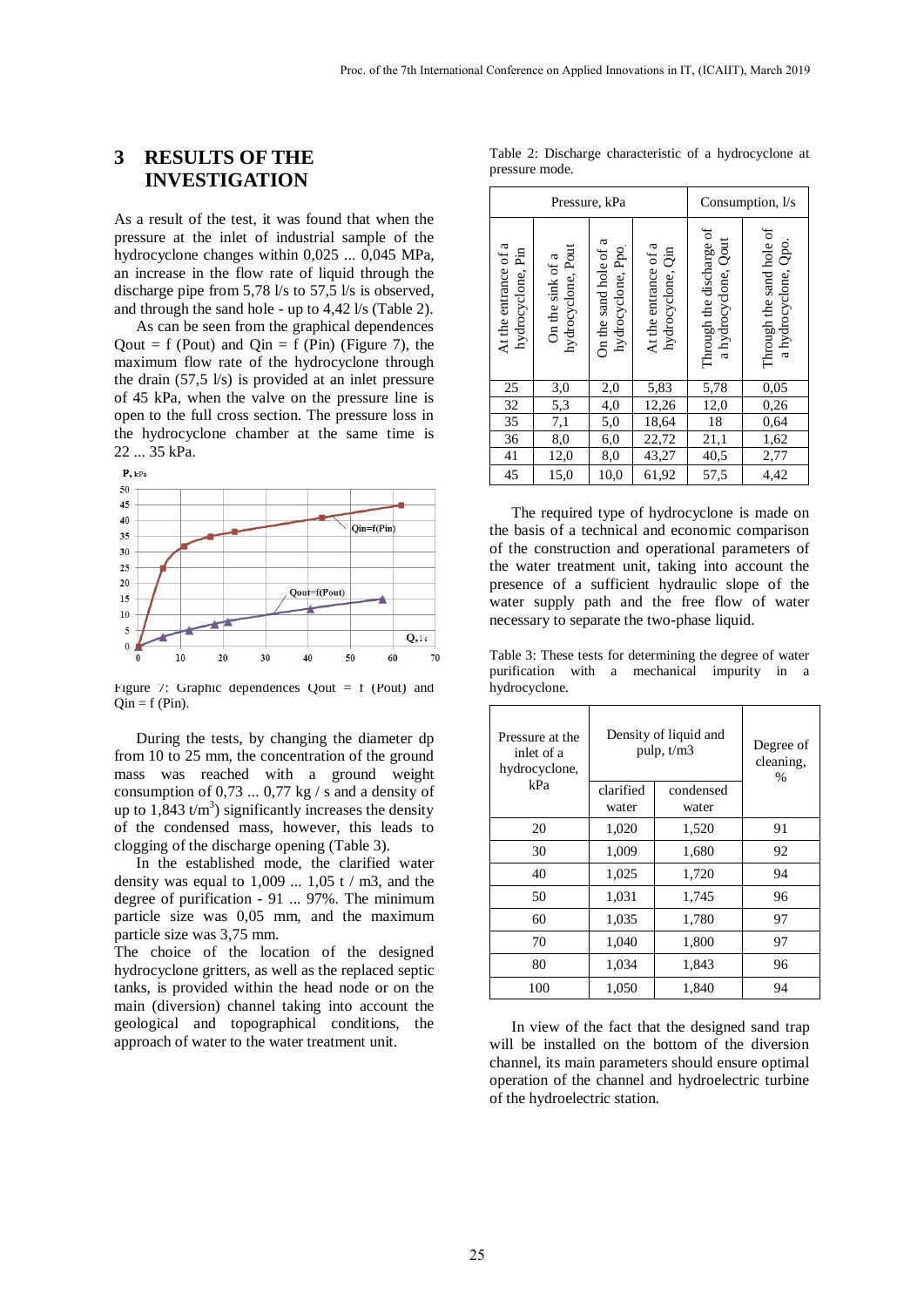The water turbine system is selected at the maximum head taking into account the set operating conditions and the range of pressure change at the hydroelectric power station.

For the calculation and design of hydrocyclone sanding units, the same parameters for water and pollution should be specified as for sedimentation tanks. The hydraulic size of particles, which must be isolated to provide the required cleaning effect, is determined at the required height of water layer. The main design value of the hydrocyclones is capacity for purified water and degree of purification. Water productivity *(Qhc)* can be calculated by (3) taking into account the diameter of hydrocyclone *Dhc:*

$$
Q_{hc} = 0.785 q_{hc} D_{hc}^2
$$

Based on the total amount of water *Qw* supplied, the number of hydrocyclone working units is determined:  $N = Qw / Qhc$ . After the designation of the devise diameter and determination of their quantity, basic parameters of the hydrocyclone were established.

(3)

The angle of inclination of the generatrix conical part of the hydrocyclones in each specific case is set depending on the properties of the precipitate being precipitated. The main components and parts of hydrocyclones can be made of steel and plastic materials.

In view of the fact that hydrocyclones of considerable diameter (700-1000 mm) are analogous to ours, they are installed in those nodes of the technological scheme in which it is necessary to process volumes of contaminated water at the size of the boundary grain separation 0,4-0,5 mm, within these limits. With low productivity and the need to separate sand of small size (0.2-0.4 mm), as in the case of cooling water in the node of technical water supply of hydroelectric power stations, hydrocyclones with diameters within 350-500 mm are recommended.

The hydropower plant under consideration is designed in accordance with the target program "Creation of a basis for serial production of renewable energy sources in Kazakhstan of world level" (BR05236263, National Academy of Sciences, Kazakhstan).

### **СONCLUSIONS**

It has been established that the hydrocyclone method for trapping mechanical impurities has a number of significant advantages over other methods of water purification, in particular from a settler:

- simplicity of hydrocyclone design, adjustment, operation, installation
- and high service life of the water supply unit;
- high degree of purification from abrasive mechanical particles;
- slight loss of liquid through the sand nozzle - up to  $2-3$ %;
- lack of an autonomous pump and drive, because works due to the drop of the derivation channel or pipe.

If it is needed they can be replaced with new ones or restored during the operation of the small hydroelectric power station.

Approved in production conditions, prototypes of the hydrocyclone water supply unit with a diameter of 700 mm showed the degree of water purification from mechanical impurities to 96-98 %. The installed capacity of one used hydroelectric power station is 3-10MW. Annual power generation reaches 4,0 – 5,0 million KW.

Replacing the bulky reinforced concrete clarifier of existing hydroelectric power stations with hydrocyclone sand traps of simplified construction reduces the cost of building a water treatment unit from 30 % (existing) to  $7\%$ ., which were calculated by comparative assessment of the sump and the proposed hydrocyclone unit. This allows you to expand the volume of development of small hydropower plants, especially in mountain conditions.

The main consumers of development are energy services, interested in non-traditional energy sources and private organizations.

The economic effect of using the proposed technology of water supply of a hydroelectric unit of a small hydroelectric power station is achieved through the replacement of an expensive sedimentation tank and complex filters for water purification on hydrocyclones. Achievements of a stable operating mode of the hydrounit and associated main hydroelectric power station nodes without special stops contribute to reducing the loss in power supply to 15-20 %.

The technical novelty of the development is confirmed by patent of the Republic of Kazakhstan No. 25130,2014. Originality and effectiveness of the solution is marked by a certificate and a medal of the World Intellectual Property Organization (WIPO). The current model of the proposed hydroelectric power station was demonstrated at